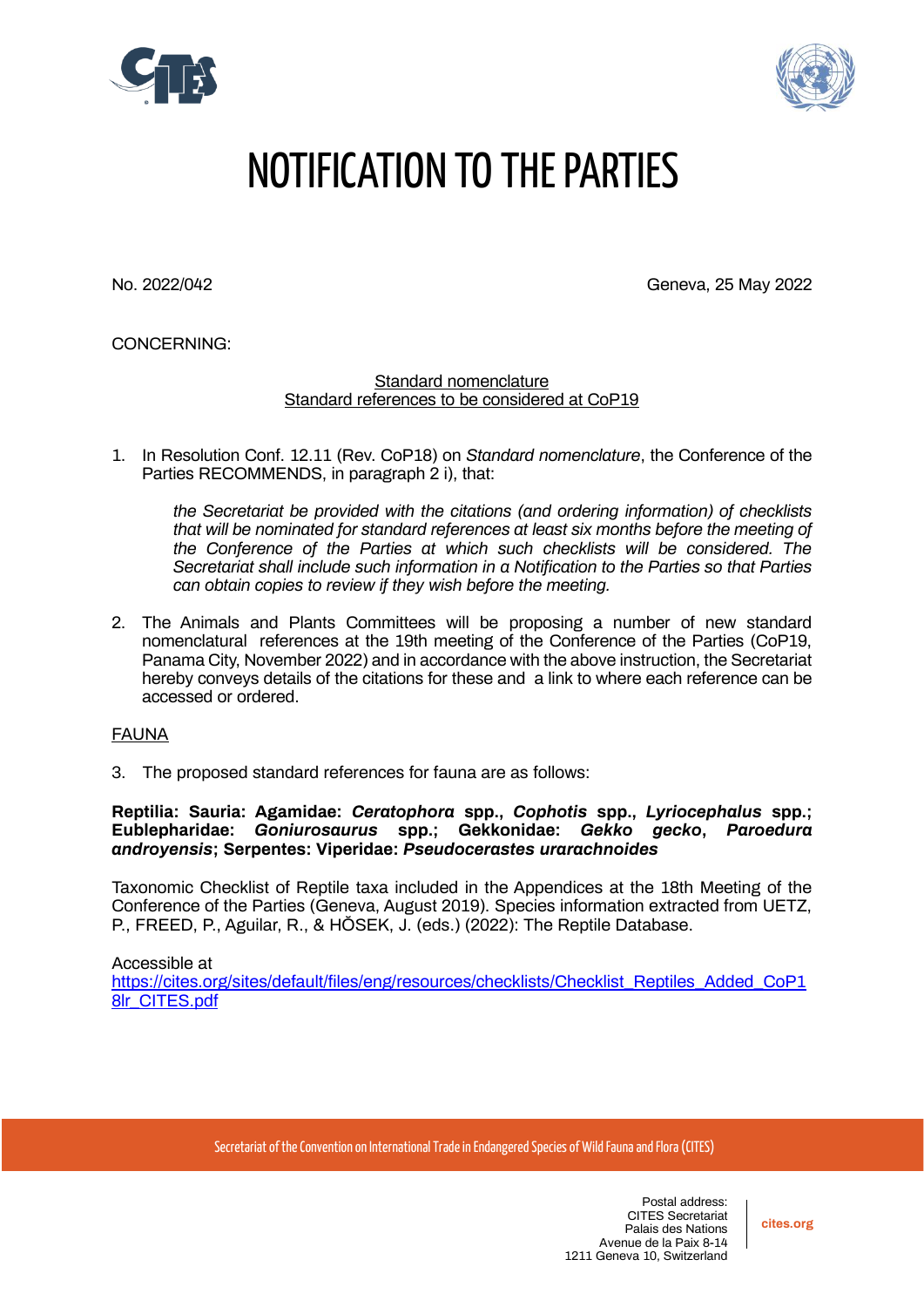## **Amphibia: Caudata: Salamandridae:** *Echinotriton* **spp.,** *Paramesotriton* **spp.,** *Tylototriton* **spp.**

Taxonomic Checklist of Amphibian taxa included in the Appendices at the  $18<sup>th</sup>$  Meeting of the Conference of the Parties (Geneva, August 2019). Species information extracted from FROST, D. R. (ed.) (2022). Amphibian Species of the World: an online Reference, Version 6.1.

Accessible at

[https://cites.org/sites/default/files/eng/resources/checklists/Checklist\\_Amphibian\\_Added\\_Co](https://cites.org/sites/default/files/eng/resources/checklists/Checklist_Amphibian_Added_CoP18_CITES.pdf) P<sub>18</sub> CITES.pdf

## **Elasmobranchii: Lamniformes: Lamnidae:** *Isurus* **spp.; Rhinopristiformes: Glaucostegidae:** *Glaucostegus* **spp.; Rhinidae spp.**

Taxonomic Checklist of Fish taxa included in the Appendices at the  $18<sup>th</sup>$  Meeting of the Conference of the Parties (Geneva, August 2019). Species information extracted from Eschmeyer, W.N., R. Fricke, and R. van der Laan (eds.). Catalog of Fishes: Genera, Species, References.

Accessible at [https://cites.org/sites/default/files/eng/com/ac/31/Docs/E-AC31-37-A3.pdf.](https://cites.org/sites/default/files/eng/com/ac/31/Docs/E-AC31-37-A3.pdf)

## **Arthropoda: Arachnida: Araneae: Theraphosidae**: *Poecilotheria* spp.

Taxonomic Checklist of Spider taxa included in the Appendices at the 18<sup>th</sup> Meeting of the Conference of the Parties (Geneva, August 2019). Species information extracted from the World Spider Catalog (2020). Version 21.0.

Accessible at<https://cites.org/sites/default/files/eng/com/ac/31/Docs/E-AC31-37-A4.pdf>

## FLORA

4. The proposed standard references for flora are as follows:

## **Cactaceae:** *Aztekium valdezii*

Marcía, C.G.V., Vázquez, M.A.A. & Montes, S.A. (2013). A new species of *Aztekium* (Cactaceae) from Nuevo León, Mexico. *Xerophilia*, Special Issue 2: 3–25.

Accessible at:<https://xerophilia.ro/wp-content/uploads/2013/08/AZTEKIUM-VALDEZII.pdf>

## **Ebenaceae:** *Diospyros* **spp. — populations of Madagascar**

Lowry et al. 2022. *Large tree species of Diospyros from Madagascar*. Catalogue of Plants of Madagascar. [http://legacy.tropicos.org/ProjectWebPortal.aspx?pagename=Diospyros\\_LT&projectid=17.](http://legacy.tropicos.org/ProjectWebPortal.aspx?pagename=Diospyros_LT&projectid=17)

Accessible at:  $\overline{a}$  at: [https://cites.org/sites/default/files/eng/prog/timber/Ebenaceae\\_Diospyros\\_spp\\_populations\\_o](https://cites.org/sites/default/files/eng/prog/timber/Ebenaceae_Diospyros_spp_populations_of_Madagascar_052022.pdf) [f\\_Madagascar\\_052022.pdf](https://cites.org/sites/default/files/eng/prog/timber/Ebenaceae_Diospyros_spp_populations_of_Madagascar_052022.pdf)

## **Leguminosae:** *Dalbergia* **spp.**

Cowell C., Williams E., Bullough L.-A., Grey J., Klitgaard B., Govaerts R., Andriambololonera S., Cervantes A., Crameri S., Lima, H.C., Lachenaud O., Li S.-J., Linares J.L., Phillipson P., Rakotonirina N., Wilding N., van der Burgt X., Vatanparast M., Barker A., Barstow M., Beentje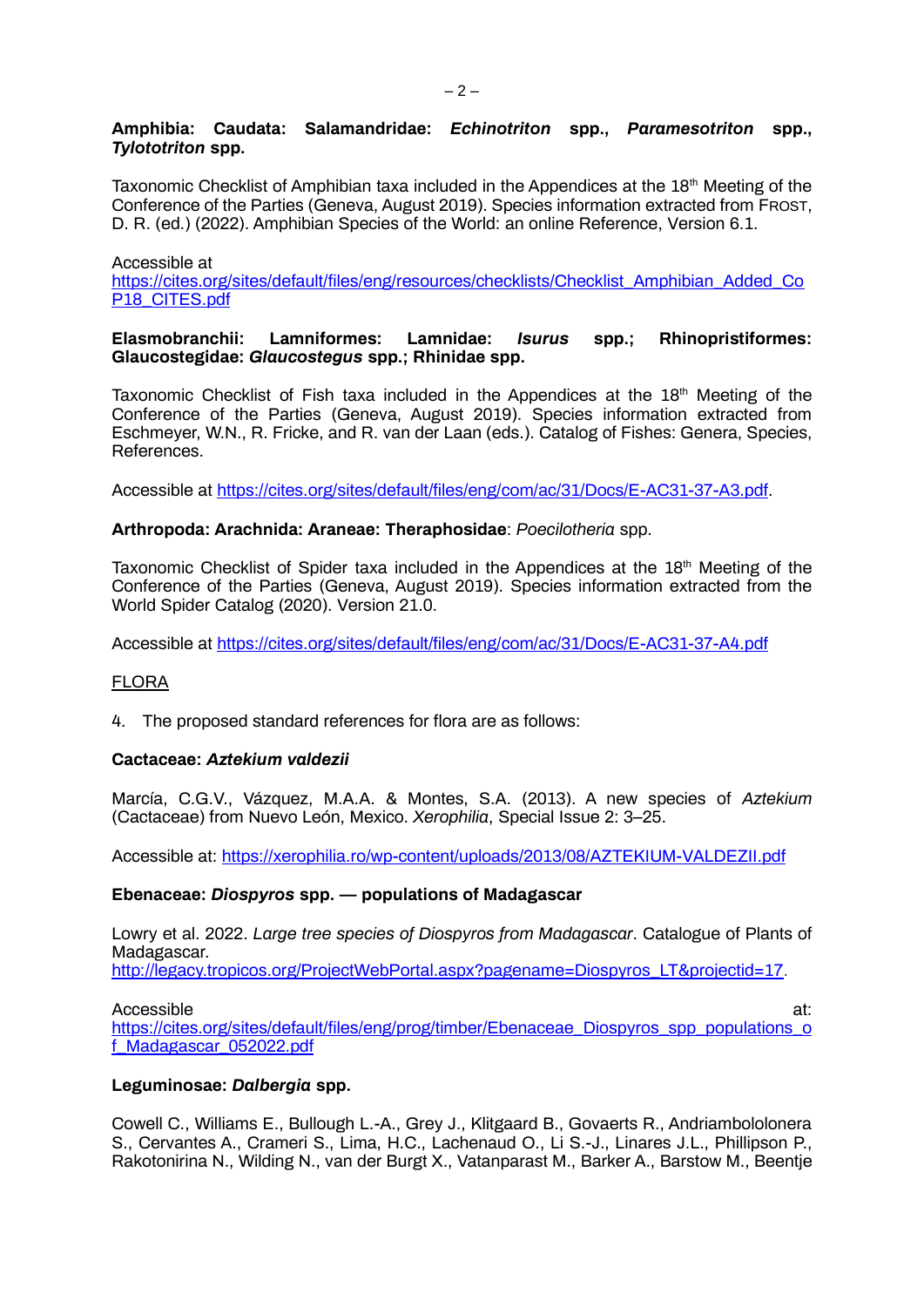H., and Plummer J. 2022. *CITES Dalbergia Checklist*. Commissioned by the CITES Secretariat. Royal Botanic Gardens, Kew, Surrey.

Accessible in English, French and Spanish at: [https://www.kew.org/science/our](https://www.kew.org/science/our-science/science-services/UK-CITES/cites-resources)[science/science-services/UK-CITES/cites-resources](https://www.kew.org/science/our-science/science-services/UK-CITES/cites-resources)

#### **Leguminosae:** *Guibourtia pellegriniana*

Leonard, J. (1949). Notulae Systematicae IV (Caesalpiniaceae-Amherstieae africanae americanaeque). *Bulletin du Jardin Botanique de l'État a Bruxelles* 19(4): 383–408. [*Guibourtia pellegriniana* treated on p. 405].

## **Liliaceae:** *Aloe* **spp. — supplement to existing standard reference**

Klopper, R.R. 2021. *Supplement of aloe spp. names and synonyms*. Compiled by Dr. Ronell R Klopper, with input from the PC25 Nomenclature Working Group, 10 June 2021. PC25 Com. 5, Annex.

Accessible at:<https://cites.org/sites/default/files/eng/com/pc/25/com/E-PC25-Com-005.pdf>

## **Orchidaceae: Appendix II Orchid Checklist**

Dhanda, S., Caromel A., Govaerts R., Pavitt A., Bullough, L.-A.& Hartley, H. 2022. *CITES Appendix II Orchid Checklist*. Royal Botanic Gardens, Kew, Surrey, and UNEP-WCMC, Cambridge.

Accessible at: [https://www.kew.org/science/our-science/science-services/UK-CITES/cites](https://www.kew.org/science/our-science/science-services/UK-CITES/cites-resources)[resources](https://www.kew.org/science/our-science/science-services/UK-CITES/cites-resources)

5. Furthermore, a significant number of additional taxonomic standard references for individual species of fauna have been identified by the Animals Committee for proposed adoption at CoP19. These are presented in the Annex to this Notification; copies of these publications should be accessible through online scientific journal sources, and in most cases from the Secretariat or nomenclature specialist (fauna) upon request.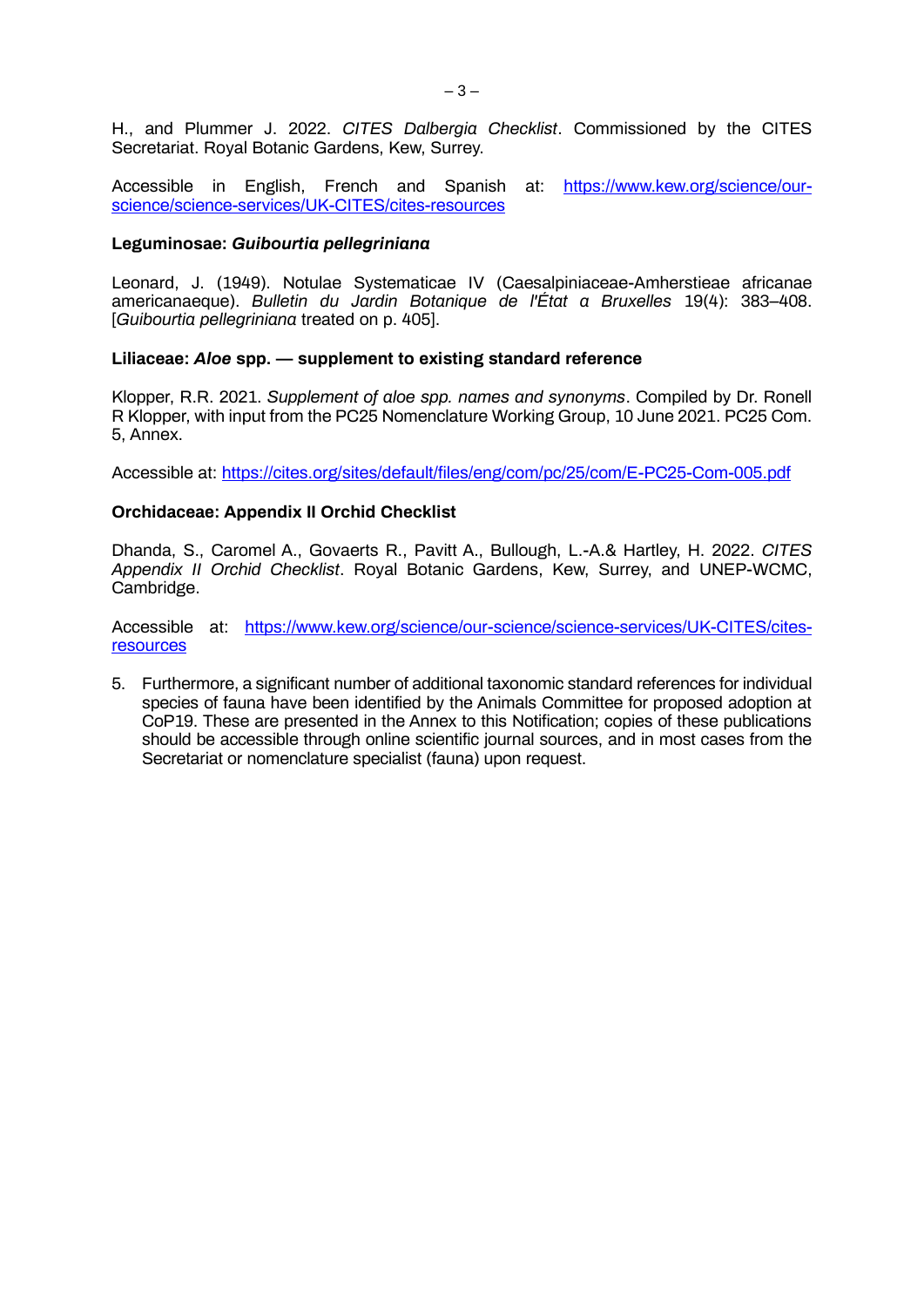## **Annex (English only / Únicamente en inglés / Seulement en anglais)**

## **Standard references for fauna to be considered for adoption at the 19th meeting of the Conference of the Parties**

#### **Mammalia: Carnivora**

Larivière, S., & Jennings, A.P. 2009. Species account 37 for Asian Small-clawed Otter *Aonyx cinereus*, p. 647 in Wilson, D.E., & Mittermeier, R.A. (eds.), *Handbook of the Mammals of the*  Barcelona. ISBN 978-84-96553-49-1. <https://www.lynxeds.com/product/handbook-of-the-mammals-of-the-world-volume-1/> [*Aonyx cinereus*]

#### **Mammalia: Primates**

Boubli, J.P., Byrne, H., da Silva, M.N.F., Silva-Júnior, J., Araújo, R.C., Bertuol, F., Gonçalves, J., de Melo, F.R., Rylands, A.B., Mittermeier, R.A., Silva, F.E., Nash, S.D., Canale, G., Alencar, R. de M., Rossi, R.V., Carneiro, J., Sampaio, I., Farias, I.P., Schneider, H. & Hrbek, T. 2018. On a new species of titi monkey (Primates: *Plecturocebus* Byrne et al., 2016), from Alta Floresta, southern Amazon, Brazil. *Molecular Phylogenetics and Evolution* 132: 117-137. [Pitheciidae: *Plecturocebus grovesi*]

Byrne, H., Rylands, A.B., Cameiro, J.C., Alfaro, J.W.L., Bertuol, F., da Silva, M.N.F., Messias, M., Groves, C.P., Mittermeier, R.A., Farias, I., Hrbek, T., Schneider, H., Sampaio, I. & Boubli, J. P. 2016. Phylogenetic relationships of the New World titi monkeys (Callicebus): first appraisal of taxonomy based on molecular evidence. *Frontiers in Zoology* 13 (10): 1-25. <https://doi.org/10.1186/s12983-016-0142-4> [Pitheciidae: *Callicebus* & *Plecturocebus*]

Frasier, C.L., Lei, R., McLain, A.T., Taylor, J.M., Bailey, C.A., Ginter, A.L., Nash, S.D., Randriamampionona, R., Groves, C.P., Mittermeier, R.A. & Louis Jr., E.E. 2016. A New Species of Dwarf Lemur (Cheirogaleidae: *Cheirogaleus medius* Group) from the Ankarana and Andrafiamena-Andavakoera Massifs, Madagascar. *Primate Conservation* 2016 (30): 59– 72. [Cheirogaleidae: *Cheirogaleus shethi*]

Hotaling, S., Foley, M.E., Lawrence, N.M., Bocanegra, J., Blanco, M.B., Rasoloarison, R., Kappeler, P.M., Barrett, M.A., Yoder, A.D., Weisrock, D.W. 2016. Species discovery and validation in a cryptic radiation of endangered primates: coalescent-based species delimitation<br>in Madagascar's mouse lemurs". Molecular Ecology. 25 (9): 2029–2045. in Madagascar's mouse lemurs". Molecular Ecology. 25 (9): 2029–2045. doi:10.1111/mec.13604 [Cheirogaleidae: *Microcebus ganzhorni, M. manitatra*]

Lei, R., McLain, A.T., Frasier, C.L., Taylor, J.M., Bailey, C.A., Engberg, S.E., Ginter, A.L., Nash, S.D., Randriamampionona, R., Groves, C.P., Mittermeier, R.A. & Louis,Jr., E.E. 2015. A new species in the genus *Cheirogaleus* (Cheirogaleidae). *Primate Conservation* 29 (2): 1–12.

Li, C., Zhao, C. & Fan, P.F. 2015. White-cheeked macaque (*Macaca leucogenys*): A new macaque species from Modog, southeastern Tibet. *American Journal of Primatology* 77: 753– 766.

Masters, J.C., Génin, F., Couette, S., Groves, C.P., Nash, S.D., Delpero, M. & Pozzi, L. 2017. A new genus for the eastern dwarf galagos (Primates: Galagidae). *Zoological Journal of the Linnean Society* 181 (1): 229–241. <https://doi.org/10.1093/zoolinnean/zlw028> [Galagidae: *Galago*, *Paragalago*]

Mittermeier, R.A., Rylands, A.B., & Wilson, D.E. 2013. *Handbook of the Mammals of the World: Volume 3. Primates.* Lynx Edicions, Barcelona. [https://www.lynxeds.com/product/handbook-](https://www.lynxeds.com/product/handbook-of-the-mammals-of-the-world-volume-3/)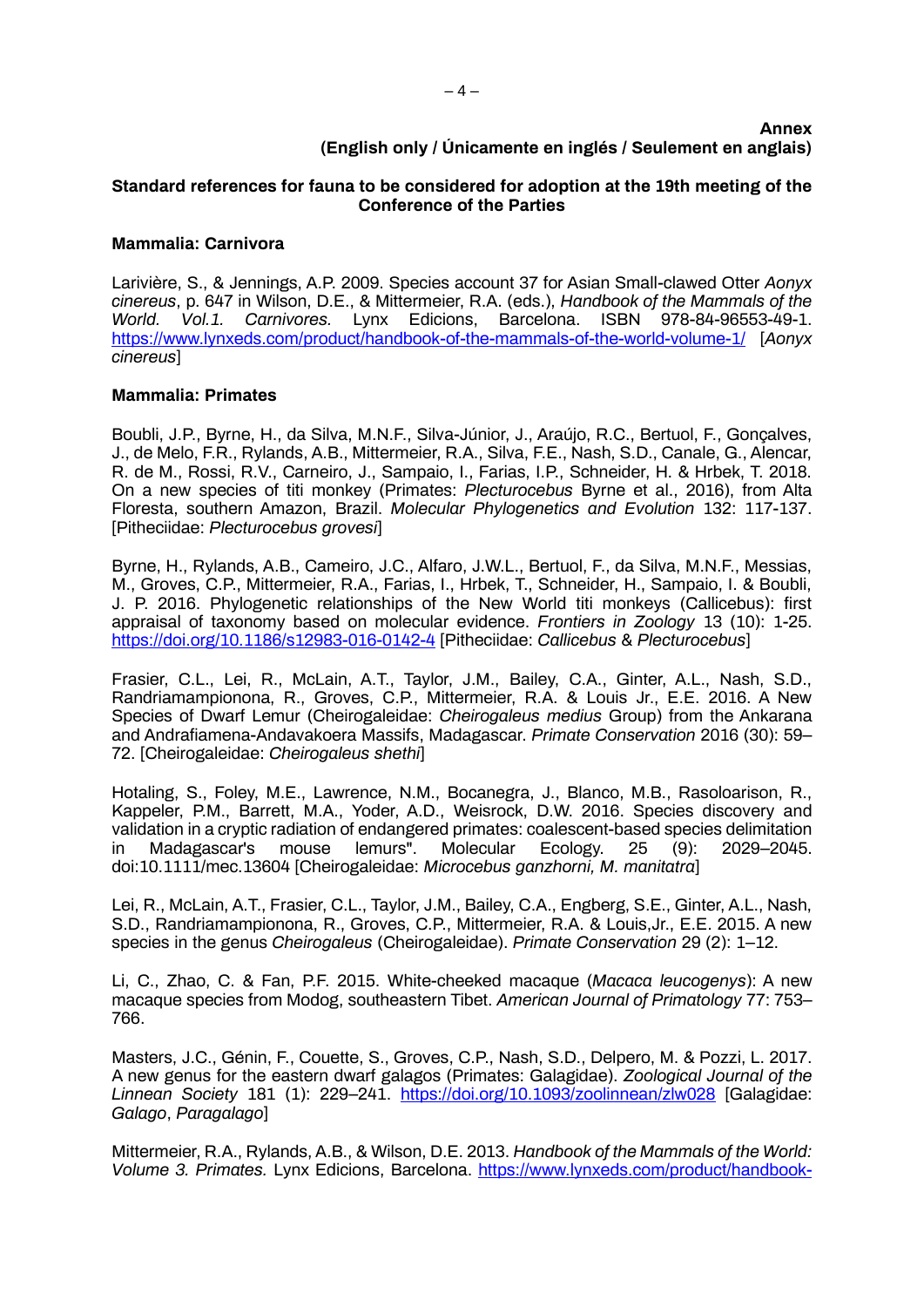[of-the-mammals-of-the-world-volume-3/](https://www.lynxeds.com/product/handbook-of-the-mammals-of-the-world-volume-3/) [*Aotus hershkovitzi = A. lemurinus*; Cercopithecidae:  $Piliocolobus$ https://cites.org/sites/default/files/eng/com/ac/31/com/E-AC31-Com-04-A.xlsx for full list of taxa concerned].

Nater, A., Greminger, M.P., Nurcahyo, A., Nowak, M.G., de Manuel Montero, M., Desai, T., Groves, C.P., Pybus, M., Sonay, T.B., Roos, C., Lameira, A.R., Wich, S.A., Askew, J., Davila-Ross, M., Fredriksson, G.M., de Valles, G., Casals, F., Prado-Martinez, J., Goossens, B., Verschoor, E.J., Warren, K.S., Singleton, I., Marques, D.A., Pamungkas, J., Perwitasari-Farajallah, D., Rianti, P., Tuuga, A., Gut, I.G., Gut, M., Orozco-ter Wengel, P., van Schaik, C.P., Bertranpetit, J., Anisimova, M., Scally, A., Marques-Bonet, T., Meijaard, E. & Krützen, M. 2017. Morphometric, behavioural, and genomic evidence for a new orangutan species. *Current Biology* 27: DOI: 10.1016/j.cub.2017.09.047 [Hominidae: *Pongo tapanuliensis*]

Ruiz-García, M., Cerrón, Á., Sánchez-Castillo, S., Rueda-Zozaya, P., Pinedo-Castro, M., Gutierrez-Espeleta, G. & Shostell, J.M. 2017. Phylogeography of the Mantled Howler Monkey (*Alouatta palliata*; Atelidae, Primates) across its geographical range by means of mitochondrial genetic analyses and new insights about the phylogeny of *Alouatta*. *Folia Primatologica* 88: 421-454. [Atelidae: *Alouatta coibensis* = *A. palliata*].

Shekelle, M., Groves, C.P., Maryanto, I. & Mittermeier, R.A. 2017. Two new tarsier species (Tarsiidae, Primates) and the biogeography of Sulawesi, Indonesia. *Primate Conservation* 31: 61-70. [Tarsiidae: *Tarsius spectrumgurskyae, T. supriatnai*]

Svensson, M.S., Bersacola, E., Mills, M.S.L., Munds, R.A., Nijman, V., Perkin, A., Masters, J.C., Couette, S., Nekaris, K.A., & Bearder, S.K. 2017. A giant among dwarfs: a new species of galago (Primates: S., Galagidae) from Angola. *Am. J. Phys. Anthropol*. 163 (1): 30-43. doi: 10.1002/ajpa.23175 [Galagidae: *Galagoides kumbirensis*]

## **Aves: General**

Dickinson, E.C., & Remsen, J.V. (eds.). 2013. *The Howard & Moore complete checklist of the birds of the world. 4th edition, Vol. 1: Non-Passerines*. Aves Press, Eastbourne, UK. ISBN 978-0-9568611-0-8. <https://www.avespress.com/books> [see https://cites.org/sites/default/files/eng/com/ac/31/com/E-AC31-Com-04-A.xlsx for full list of taxa concerned].

Dickinson, E.C., & Christidis, L. (eds.). 2014. *The Howard & Moore complete checklist of the birds of the world. 4th edition, Vol. 2: Passerines*. Aves Press, Eastbourne, UK. ISBN 978-0 <https://www.avespress.com/books> [see https://cites.org/sites/default/files/eng/com/ac/31/com/E-AC31-Com-04-A.xlsx for full list of taxa concerned].

del Hoyo, J., & Collar, N.J. 2014. *HBW and Birdlife International Illustrated Checklist of the Birds of the World. Volume 1: Non-Passerines*. Lynx Edicions, Barcelona. ISBN 978-84 [https://www.lynxeds.com/product/hbw-and-birdlife-international-illustrated](https://www.lynxeds.com/product/hbw-and-birdlife-international-illustrated-checklist-of-the-birds-of-the-world-set-of-two-volumes/)[checklist-of-the-birds-of-the-world-set-of-two-volumes/](https://www.lynxeds.com/product/hbw-and-birdlife-international-illustrated-checklist-of-the-birds-of-the-world-set-of-two-volumes/) [see https://cites.org/sites/default/files/eng/com/ac/31/com/E-AC31-Com-04-A.xlsx for full list of taxa concerned].

del Hoyo, J., & Collar, N.J. 2016. *HBW and Birdlife International Illustrated Checklist of the Birds of the World. Volume 2: Passerines*. Lynx Edicions, Barcelona. ISBN 978-84-96553-98- 9. [https://www.lynxeds.com/product/hbw-and-birdlife-international-illustrated-checklist-of-the](https://www.lynxeds.com/product/hbw-and-birdlife-international-illustrated-checklist-of-the-birds-of-the-world-set-of-two-volumes/)[birds-of-the-world-set-of-two-volumes/](https://www.lynxeds.com/product/hbw-and-birdlife-international-illustrated-checklist-of-the-birds-of-the-world-set-of-two-volumes/) **[see**] [see https://cites.org/sites/default/files/eng/com/ac/31/com/E-AC31-Com-04-A.xlsx for full list of

taxa concerned].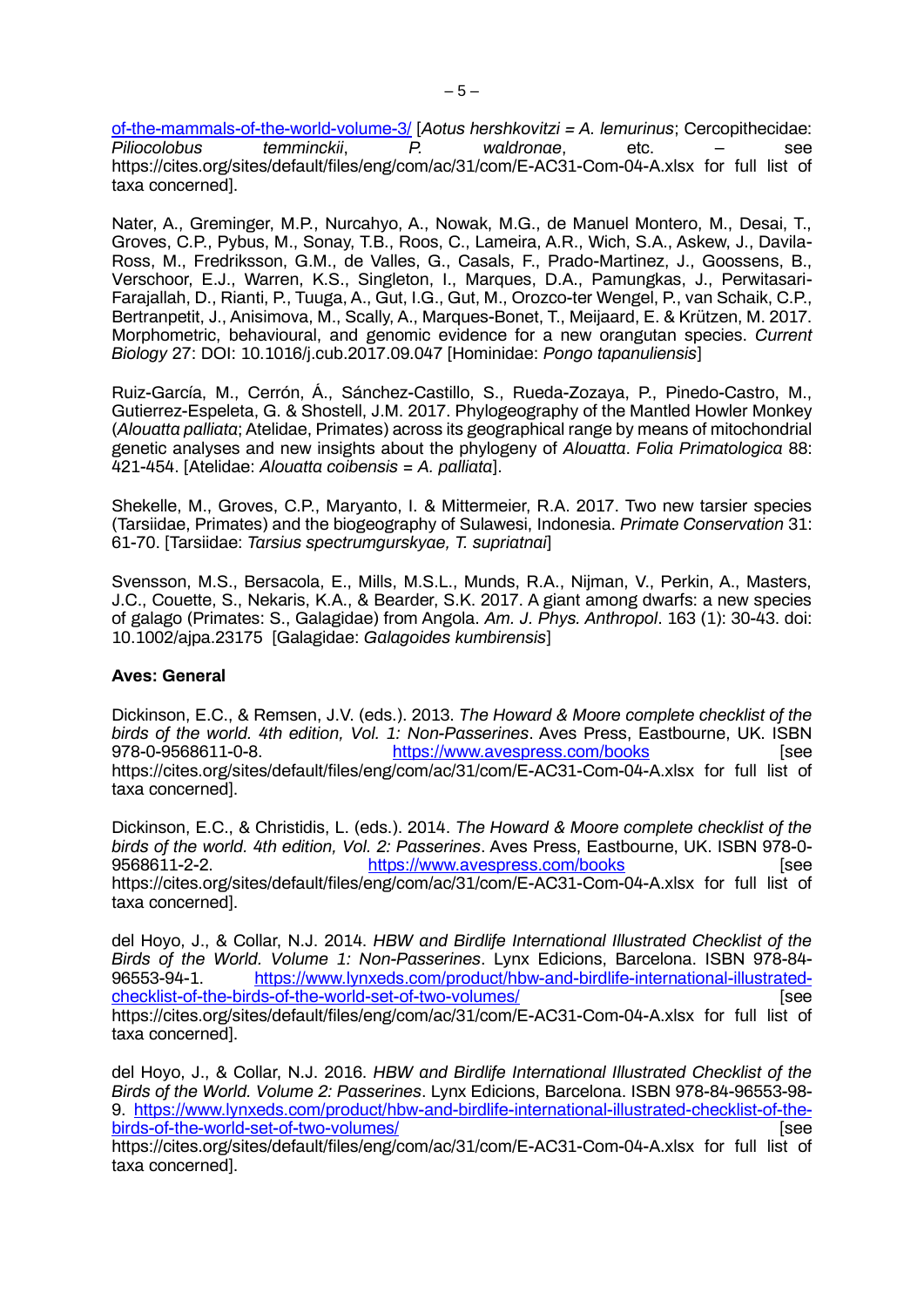#### **Aves: Apodiformes: Trochilidae**

Jiménez, R.A., & Ornelas, J.F. 2016. Historical and current introgression in a Mesoamerican hummingbird species complex: a biogeographic perspective. *PeerJ*. 2016; 4: e1556. doi:10.7717/peerj.1556. [*Amazilia saucerottei, A. hoffmanni*]

#### **Aves: Passeriformes: Paradisaeidae**

Scholes, E., & Laman, T.G.. 2018. Distinctive courtship phenotype of the Vogelkop Superb Bird-of-Paradise *Lophorina niedda* Mayr, 1930 confirms new species status. *PeerJ* 6:e4621 [https://doi.org/10.7717/peerj.4621.](https://doi.org/10.7717/peerj.4621) [*Lophorina superba, L. minor, L. niedda*]

## **Aves: Strigiformes: Strigidae**

*Kirwan, G.M., Schweizer, M., & Copete, J.L. 2015. Multiple lines of evidence confirm that Hume's Owl Strix butleri (A. O. Hume, 1878) is two species, with description of an unnamed species (Aves: Non-Passeriformes: Strigidae). Zootaxa. 3904 (1): 28–50.*  [doi](https://en.wikipedia.org/wiki/Doi_(identifier))*:*[10.11646/zootaxa.3904.1.2](https://doi.org/10.11646%2Fzootaxa.3904.1.2) *[Strix butleri, S. hadorami*]

Krabbe, N.K. 2017. A new species of *Megascops* (Strigidae) from the Sierra Nevada de Santa Marta, Colombia, with notes on voices of New World screech-owls. *Ornitología Colombiana* **16**: 1–27. [*Megascops gilesi*]

#### **Reptilia: Sauria**

Clause, Luna-Reyes & Nieto-Montes de Oca. 2020. A New Species of *Abronia* (Squamata: Anguidae) from a Protected Area in Chiapas, Mexico. *Herpetologica* 76(3): 330-343. [Anguidae: *Abronia morenica*].

Scherz, M. D., Glaw, F., Rakotoarison, A., Wagler, M. & Vences, M. 2018. Polymorphism and synonymy of *Brookesia antakarana* and *B. ambreensis*, leaf chameleons from Montagne d'Ambre in north Madagascar. - *Salamandra* 54 (4): 259-268 [Chamaeleonidae: *Brookesia ambreensis* is synonym of *B. antakarana*]

Prötzel, D., Vences, M., Scherz, M. D., Vieites, D. R. & Glaw, F. 2017. Splitting and lumping: An integrative taxonomic assessment of Malagasy chameleons in the *Calumma guibei* complex results in the new species *C. gehringi* sp. nov. - *Vertebrate Zoology* 67 (2): 231–249. [Chamaeleonidae: *Calumma gehringi*]

Prötzel, D., Hawlitschek, O., Scherz, M. D., Ratsoavina. F. M. & Glaw, F. 2018. Endangered beauties: micro-CT cranial osteology, molecular genetics and external morphology reveal three new species of chameleons in the *Calumma boettgeri* complex (Squamata: Chamaeleonidae). *Zoological Journal of the Linnean Society* zlx112, DOI: 10.1093/zoolinnean/zlx112 [Chamaeleonidae: *Calumma juliae, C. lefona, C. uetzi*]

Prötzel, D., Lambert, S. M., Andrianosolo, G. T., Hutter, C. R., Cobb, K. A., Scherz, M. D. & Glaw, F. 2018. The smallest 'true chameleon' from Madagascar: a new, distinctly colored species of the *Calumma boettgeri* complex (Squamata, Chamaeleonidae). - *Zoosystematics and Evolution* 94 (2): 409-423. [Chamaeleonidae: *Calumma roaloko*].

Hughes, D. F., Kusamba, C., Behangana, M. & Greenbaum, E. 2017. Integrative taxonomy of the Central African forest chameleon, *Kinyongia adolfifriderici* (Sauria: Chamaeleonidae), reveals underestimated species diversity in the Albertine Rift. - *Zoological Journal of the Linnean Society* 181 (2): 400–438. [Chamaeleonidae: *Kinyongia itombwensis, K. rugegensis, K. tolleyae*].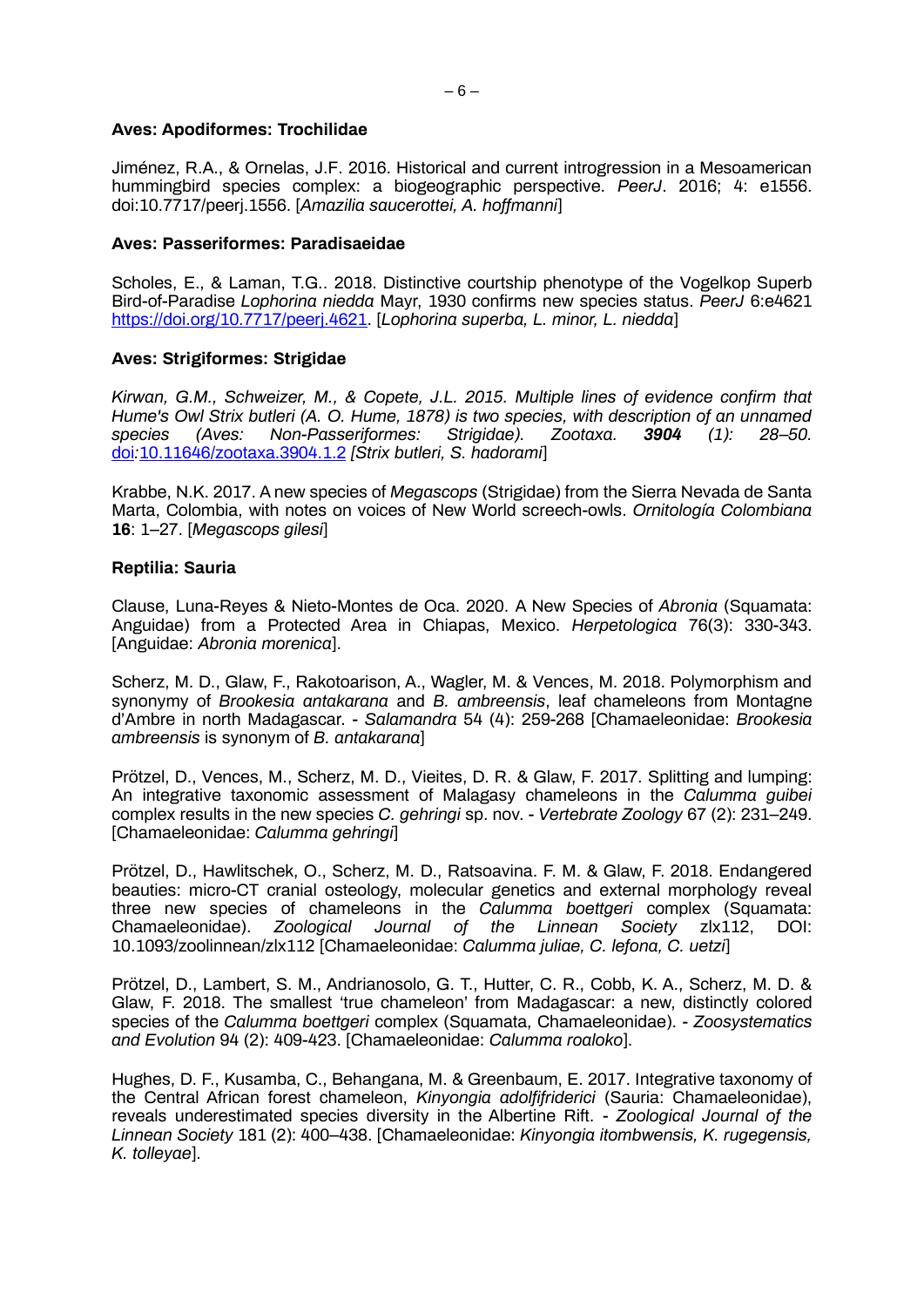Menegon, M., Loader, S. P., Davenport, T. R. B., Howell, K. M, Tilbury, C. R., Machaga, S. & Tolley, K. A. 2015. A new species of chameleon (Sauria: Chamaeleonidae: *Kinyongia*) highlights the biological affinities between the Southern Highlands and Eastern Arc Mountains of Tanzania. - *Acta Herpetologica* 10 (2): 111-120. [Chamaeleonidae: *Kinyongia msuyae*].

Stanley, E. L., Ceríaco, L. M. P., Bandeira, S., Valerio, H., Bates, M. F. & Branch, W. R. 2016. A review of *Cordylus machadoi* (Squamata: Cordylidae) in southwestern Angola, with the description of a new species from the Pro-Namib desert. - *Zootaxa* 4061 (3): 201–226. [Cordylidae: *Cordylus namakuiyus*].

Ratsoavina, F. M., Ranjanaharisoa, F. A., Glaw, F., Raselimanana, A. P., Miralles, A. & Vences, M. 2015. A new leaf-tailed gecko of the *Uroplatus ebenaui* group (Squamata: Gekkonidae) from Madagascar's central eastern rainforests. – *Zootaxa* 4006(1): 143-160. [Gekkonidae: *Uroplatus fiera, U. fotsivava, U. kelirambo*].

Fisher, R. N., Niukula, J., Watling, D. & Harlow, P. S. 2017. A new species of iguana *Brachylophus* Cuvier 1829 (Sauria: Iguania: Iguanidae) from Gau Island, Fiji Islands. *Zootaxa* 4273(3): 407–422. [Iguanidae: *Brachylophus gau*].

Murphy, J.C., Jowers, M.J., Lehtinen, R.M., Charles, S.P., Colli, G.R., Peres, A.K. Jr, Hendry, C.R. & Pyron, R.A. 2016. Cryptic, sympatric diversity in tegu lizards of the *Tupinambis teguixin* group (Squamata, Sauria, Teiidae) and the description of three new species. - PLoS ONE 11(8): e0158542.doi:10.1371/journal.pone.0158542. [Teiidae: *Tupinambis cryptus, T. cuzcoensis, T. zuliensis*].

Weijola, V., Donnellan, S.C. & Lindqvist, C. 2016. A new blue-tailed monitor lizard (Reptilia, Squamata, *Varanus*) of the *Varanus indicus* group from Mussau Island, Papua New Guinea. - *ZooKeys* 568: 129-154, doi: 10.3897/zookeys.568.6872. [Varanidae: *Varanus semotus*].

Weijola, V., Kraus, F., Vahtera, V., Lindqvist, C. & Donnellan, S.C. 2017. Reinstatement of *Varanus douarrha* Lesson, 1830 as a valid species with comments on the zoogeography of monitor lizards (Squamata: Varanidae) in the Bismarck Archipelago, Papua New Guinea. - Australian Journal of Zoology, doi: 10.1071/ZO16038. [Varanidae: *Varanus douarrha*].

## **Reptilia: Serpentes**

Reynolds, R.G., Niemiller, M.L., Hedges, S.B., Dornburg, A., Puente-Rolón, A.R., & Revell, L.J. 2013. Molecular phylogeny and historical biogeography of West Indian boid snakes (*Chilabothrus*). *Molecular Phylogenetics and Evolution* 68(3):461-470. doi:10.1016/j.ympev.2013.04.02 [Boidae: *Chilabothrus angulifer, chrysogaster, exsul, fordii, gracilis, granti, inornatus, monensis, schwartzi, striatus, strigilatus* and *subflavus*].

Jacobs, H.J., Auliya, M. & Böhme, W. 2009. On the Taxonomy of the Burmese Python, *Python molurus bivittatus* KUHL, 1820, specifically on the Sulawesi population. *Sauria* 31 (3): 5-16. [Pythonidae: *Python bivittatus, P. molurus*].

Reynolds, R.G., Niemiller, M.L, and Revell, L.J. 2014. Toward a Tree-of-Life for the boas and pythons: Multilocus species-level phylogeny with unprecedented taxon sampling. *Molecular Phylogenetics and Evolution* 71: 201–213. [Pythonidae: *Malayopython reticulatus, M. timoriensis*].

Snetkov, P.B. & Orlov, N.L. 2017. Phylogenetic Analysis of Old World Viperid Snakes (Serpentes, Viperidae) Based on Skeletal Morphology. *Russian Journal of Herpetology*, 24(1):22-34. [Viperidae: *Protobothrops mangshanensis*].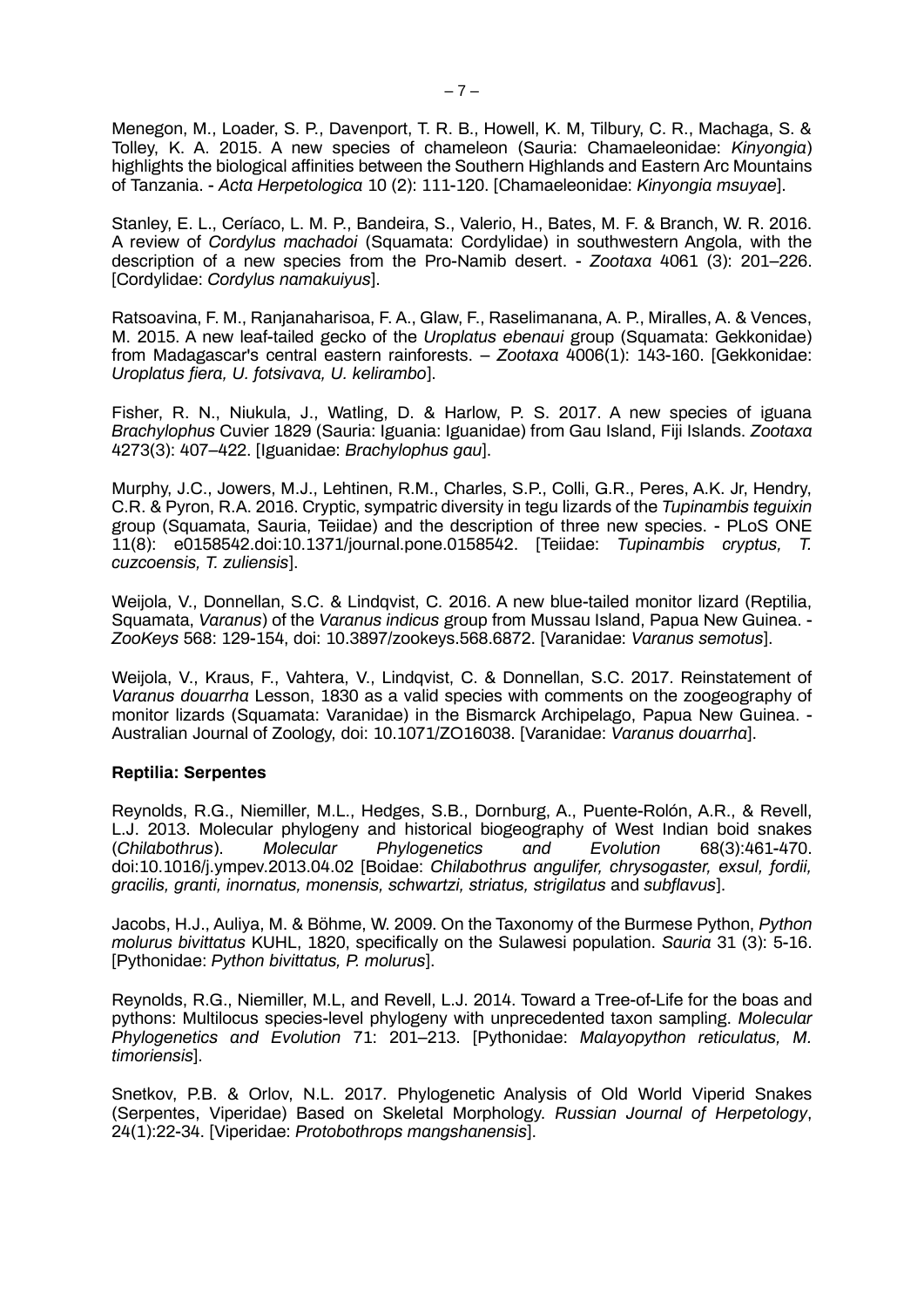Garrigues, T., Dauga, C., Ferquel, E., Valérie Choumet, V., & Failloux, A-B. 2005. Molecular phylogeny of *Vipera* Laurenti, 1768 and the related genera *Macrovipera* (Reuss, 1927) and *Daboia* (Gray, 1842), with comments about neurotoxic *Vipera aspis aspis* populations. *Molecular Phylogenetics and Evolution* 35(1): 35-47. [Viperidae: *Montivipera wagneri*].

## **Reptilia: Testudines**

Ihlow, F., Vamberger, M., Flecks, M., Hartmann, T., Cota, M., Makchai, S., Meewattana, P., Dawson, J.E., Kheng, L., Rödder, D., & Fritz, U. (2016). Integrative taxonomy of Southeast Asian snail-eating turtles (Geoemydidae: *Malayemys*) reveals a new species and mitochondrial introgression. *PLoS ONE* 11(4): e0153108:1-26. [Geoemydidae: *Malayemys khoratensis*].

Edwards, T., Karl, A.E., Vaughn, M., Rosen, P.C., Melendez Torres, C., & Murphy, R.W. 2016. The desert tortoise trichotomy: Mexico hosts a third, new sister species of tortoise in the *Gopherus morafkai – G. agassizii* group. *ZooKeys* 562:131–158. [Testudinidae: *Gopherus evgoodei*].

Hofmeyr, M.D., & Branch, W.R. 2018. The padloper's tortuous path (Chelonia: Testudinidae):<br>Two genera, not one. African Journal of Herpetology, 2018:1-15. Two genera, not one. *African Journal of Herpetology*, 2018:1-15. <https://doi.org/10.1080/21564574.2017.1398187> [Testudinidae: *Chersobius boulengeri, C. signatus, C. solus*]

## **Amphibia: Anura**

Ohler, A., & Dubois, A. 2016. The identity of the South African toad *Sclerophrys capensis* Tschudi, 1838 (Amphibia, Anura). *PeerJ* 4(e1553): 1–13. [Bufonidae: *Sclerophrys channingi, C. superciliaris*].

Grant, T., Rada, M., Anganoy-Criollo, M. A., Batista, A., dos S. Dias, P.H., Jeckel, A.M., Machado, D.J., & Rueda-Almonacid, J.V. 2017. Phylogenetic systematics of dart-poison frogs and their relatives revisited (Anura: Dendrobatoidea). *South American Journal of Herpetology* 12 (Special Issue): 1–90. [Dendrobatidae: *Paruwrobates andinus, P. erythromos, Epipedobatus maculatus*].

Neves, M.de O., da Silva, L.A., Akieda, P.S., Cabrera, R., Koroiva, R., & Santana, D.J. 2017. A new species of poison frog, genus *Ameerega* (Anura: Dendrobatidae), from the southern Amazonian rain forest. *Salamandra* 53: 485–493. [Dendrobatidae: *Ameerega munduruku*].

Serrano-Rojas, S.J., Whitworth, A., Villacampa-Ortega, J., von May, R., Gutiérrez, R.C., Padial, J.M., & Chaparro, J.C. 2017. A new species of poison-dart frog (Anura: Dendrobatidae) from Manu province, Amazon region of southeastern Peru, with notes on its natural history, bioacoustics, phylogenetics, and recommended conservation status. *Zootaxa* 4221: 71–94. [Dendrobatidae: *Ameerega shihuemoy*].

Márquez, R., Mejía-Vargas, D., Palacios-Rodríguez, P., Ramírez-Castañeda, V., & Amézquita, A. 2017. A new species of *Andinobates* (Anura: Dendrobatidae) from the Urabá region of Colombia. *Zootaxa* 4290: 531–546. [Dendrobatidae: *Andinobates victimatus*].

Posso-Terranova, A. & Andrés, J. 2018. Multivariate species boundaries and conservation of harlequin poison frogs. Molecular Ecology 27: 3432–3451. DOI: 10.1111/mec.14803. [Dendrobatidae: *Oophaga anchicayensis, O. andresi, O. solanensis*].

Rivera-Correa, M., Duarte-Cubides, F., Rueda-Almonacid, J.V., & Daza-R., J.M. 2013. A new red-eyed treefrog of *Agalychnis* (Anura: Hylidae: Phyllomedusinae) from middle Magdalena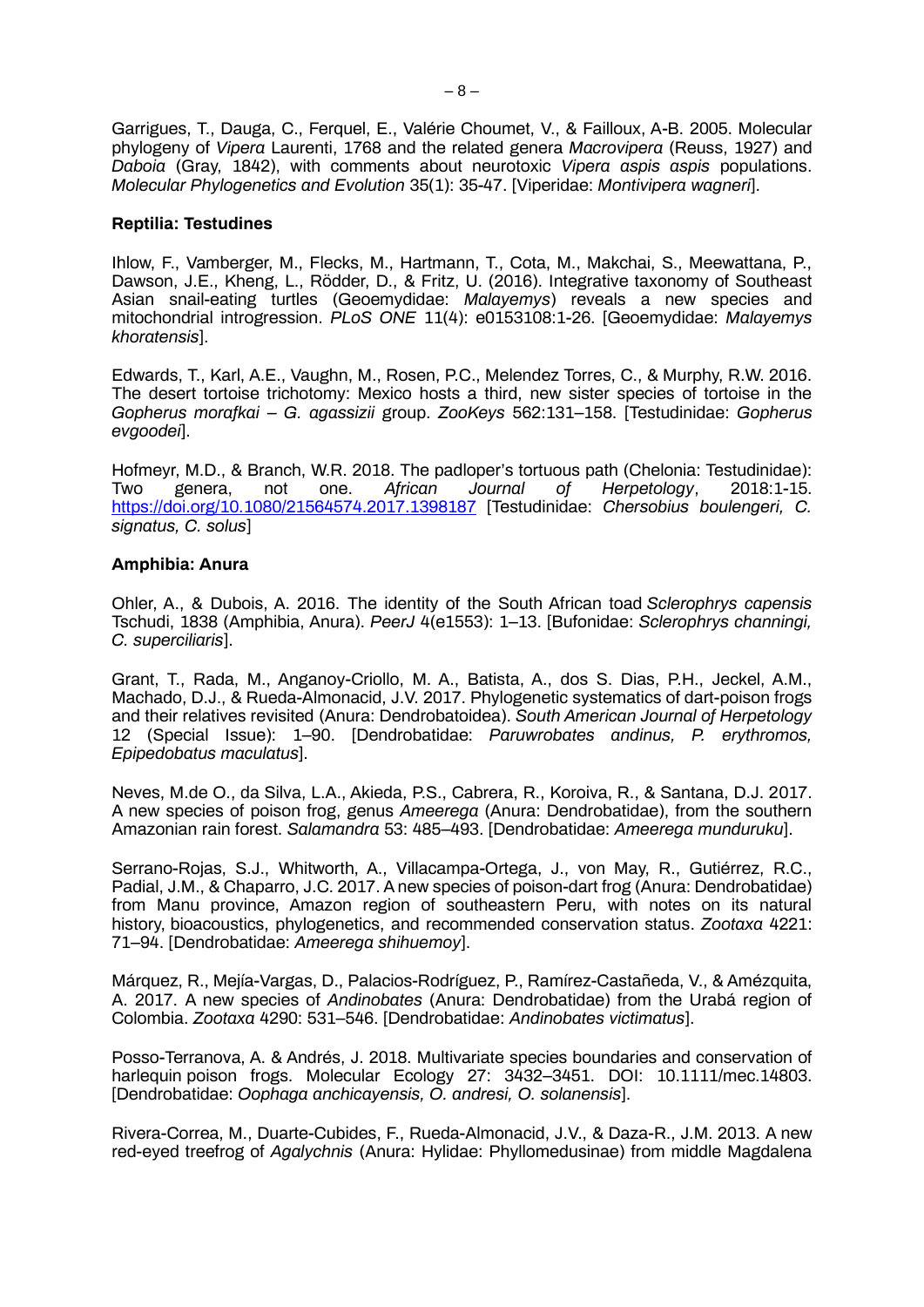River valley of Colombia with comments on its phylogenetic position. *Zootaxa* 3636: 85–100. [Hylidae: *Agalychnis terranova*].

## **Actinopteri**

Han, S-Y., Kim, J-K., Kai, Y., & Senou, H. 2017. Seahorses of the *Hippocampus coronatus*  complex: taxonomic revision, and description of *Hippocampus haema*, a new species from Japan (Teleostei, 10.3897/zookeys.712.14955. [Syngnathiformes: Syngnatidae: *Hippocampus haema*].

Short, G., Smith, R., Motomura, H., Harasti, D., & Hamilton, H. 2018. *Hippocampus japapigu*, a new species of pygmy seahorse from Japan, with a redescription of *H. pontohi* (Teleostei, Syngnathidae). *ZooKeys* 779: 27–49. doi: 10.3897/zookeys.779.24799. [Syngnathiformes: Syngnatidae: *Hippocampus japapigu*].

Zhang, Y-H., Qin, G., Wang, X., & Lin, Q. 2016. A new species of seahorse (Teleostei: Syngnathidae) from the South China Sea. *Zootaxa* 4170 [http://doi.org/10.11646/zootaxa.4170.2.11.](http://doi.org/10.11646/zootaxa.4170.2.11) [Syngnathiformes: Syngnatidae: *Hippocampus casscsio*].

## **Elasmobranchii**

White, W. T. & Last, P.R. 2016. Pp. 706-749 in Last, P.R., W.T. White, M.R. de Carvalho, B. Séret, M.F.W. Stehmann and G.J.P. Naylor (eds.) *Rays of the World*. CSIRO Publishing, Comstock Publishing Associates. i-ix + 1-790. [Myliobatiformes: Myliobatidae: Genus *Manta* synomym under genus *Mobula*; *Mobula rochebrunei* synomym under *M. hypostoma*].

#### **Arthropoda: Arachnida**

Gabriel, R., & Longhorn, S.J. 2015. Revised generic placement of *Brachypelma embrithes* (Chamberlin & Ivie, 1936) and *Brachypelma angustum* Valerio, 1980, with definition of the taxonomic features for identification of female *Sericopelma* Ausserer, 1875 (Araneae, Theraphosidae). *ZooKeys* 526: 75–104. [Theraphosidae: *Brachypelma embrithes* and *B. angustum* placed in *Sericopelma*].

Mendoza, J. & Francke, O. 2019. Systematic revision of Mexican threatened tarantulas *Brachypelma* (Araneae: Theraphosidae: Theraphosinae), with a description of a new genus, and implications on the conservation. *Zoological Journal of the Linnean Society*, 2019, XX; 1– 66. http://zoobank.orgurn:lsid:zoobank.org:pub:E4D09A17-444F-45A0-95DB-059ECA175569. [Theraphosidae: *Brachypelma/Tliltocatl* spp., *Brachypelma albiceps*, *B. annitha* = synonym of *B. smithi*].

Nanayakkara, R. P., Ganehiarachi, G. A. S. M., Kusuminda, T., Vishvanath, N., Karunaratne, M. K. & Kirk, P. 2020. A new species of tiger spider in the genus *Poecilotheria* Pocock, 1899 (Araneae: Theraphosidae) from Belihuloya, Sri Lanka. *Journal of the British Tarantula Society* 34(3, 2019): 3-17. [Theraphosidae: *Poecilotheria srilankensis*].

Sherwood, D. (2019a). Revised taxonomical placement of *Poecilotheria chaojii* Mirza, Sanap & Bhosale, 2014 (Araneae: Theraphosidae). *Arachnology* 18(1): 19-21. doi:10.13156/arac.2018.18.1.19. [Theraphosidae: *Poecilotheria chaojii* synonymised under *P. tigrinawesseli*]

## **Arthropoda: Insecta**

Jacobs, C.T., Scholtz, C.H., & Strümpher, W.P. 2015. Taxonomy of Colophon Gray (Coleoptera: Lucanidae): new species and a status change. *Zootaxa* 4057(1): 135–142. Doi